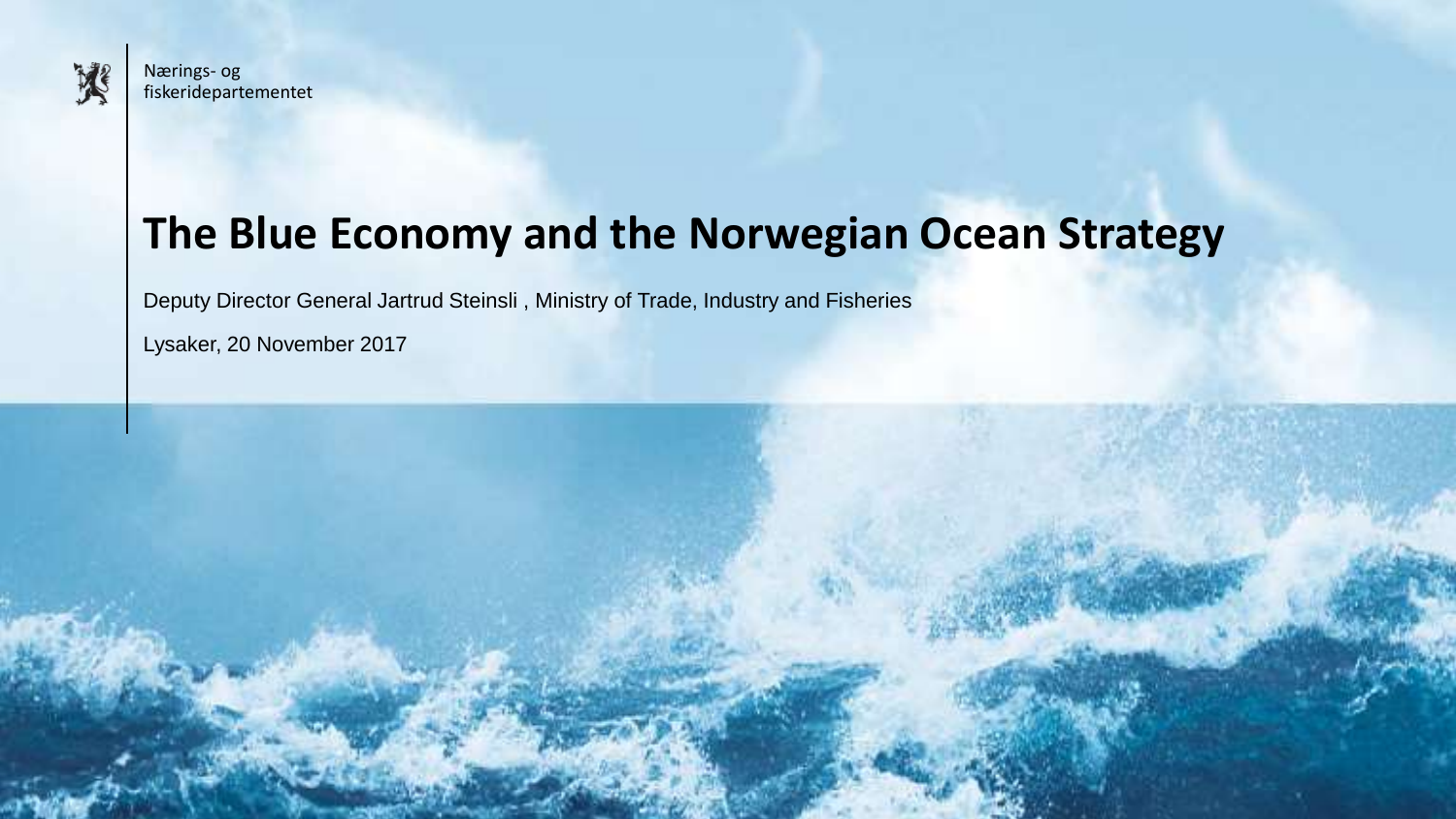#### **The ocean is the new economic frontier**

*Between 2010 and 2030 on a "business-asusual" basis, the ocean economy could more than double its contribution to global value added, reaching over USD 3 trillion*

The Ocean Economy in 2030



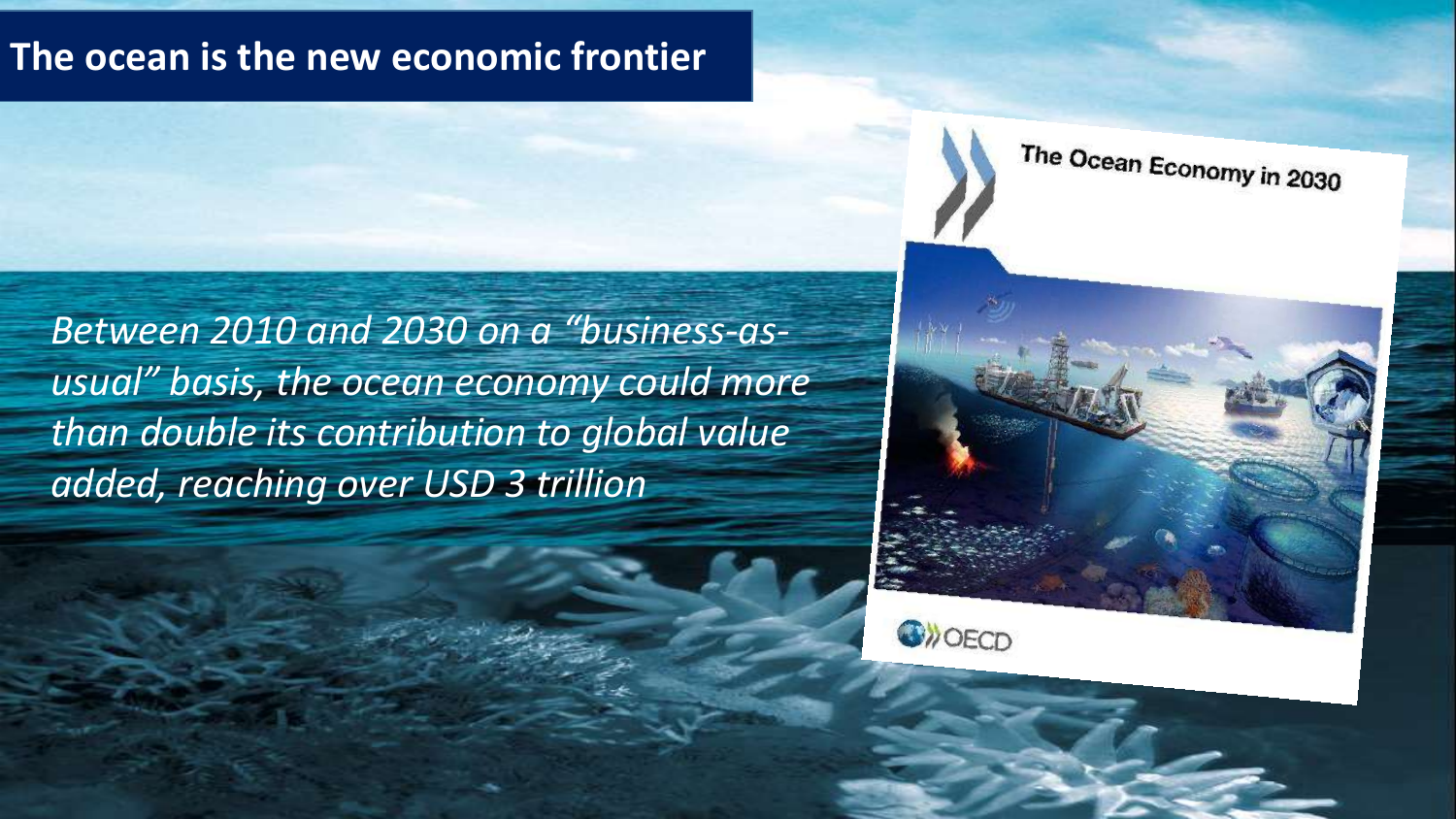## **The Norwegian Ocean Economy**

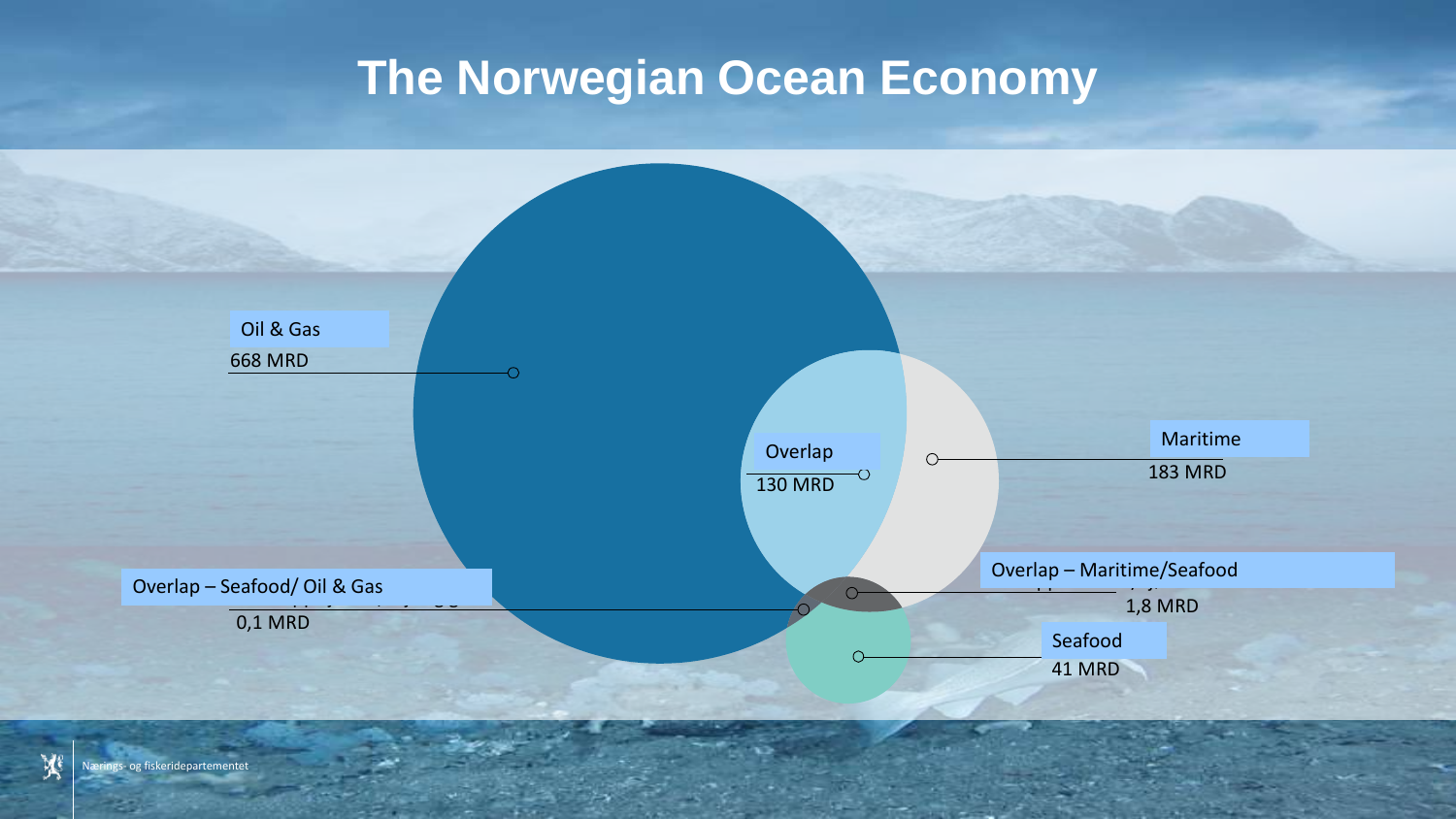### **Offshore energy has lead to the development of offshore fish farming**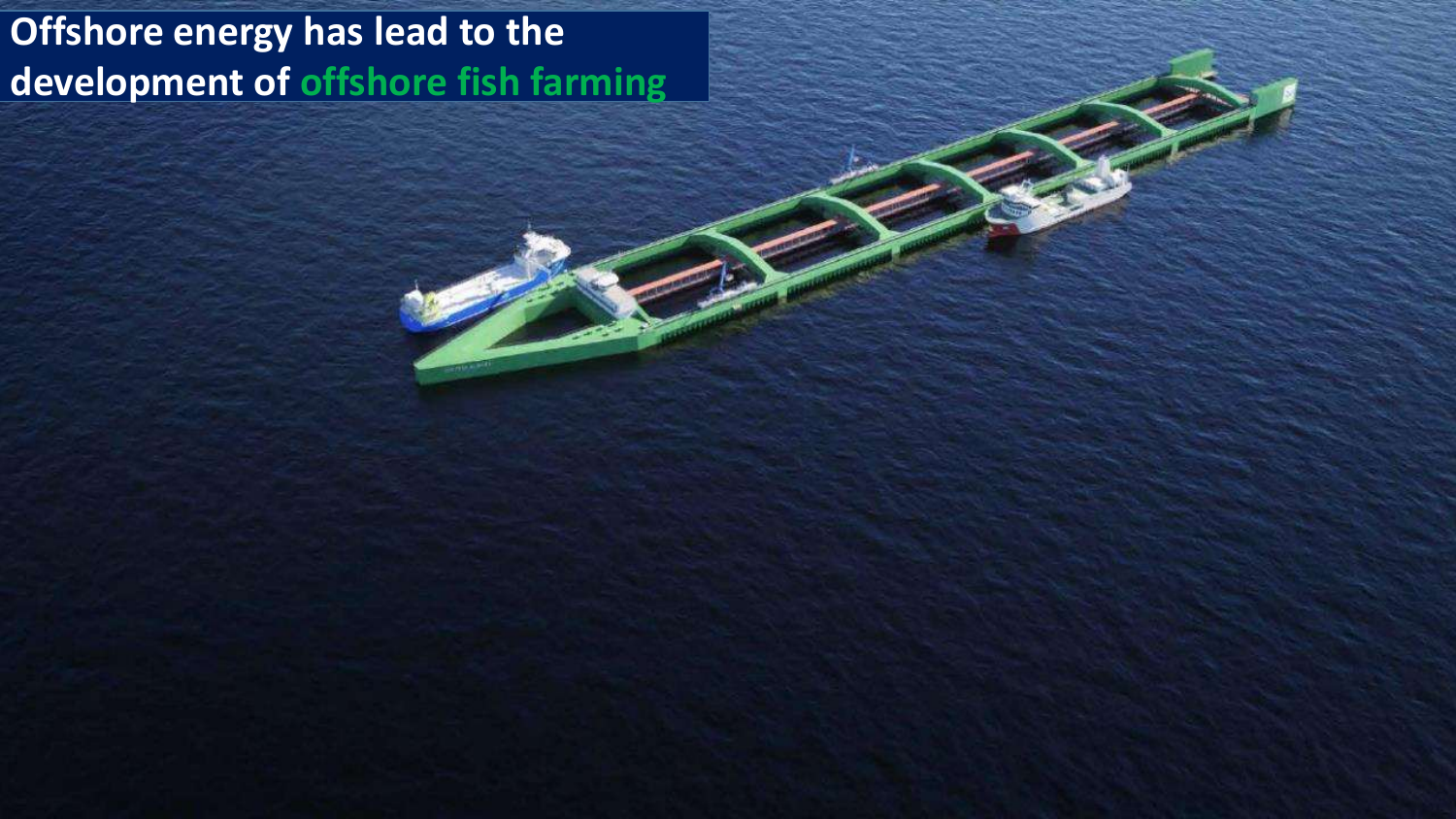## **The Norwegian Government Ocean Strategy**

**The best-possible framework conditions for good and proper use of ocean resources**

**Facilitate more knowledge and technology development through a focus on research and innovation**

**1 2 3**

**Market access, internationalisation and business promotion**

Ny vekst, stolt historie

W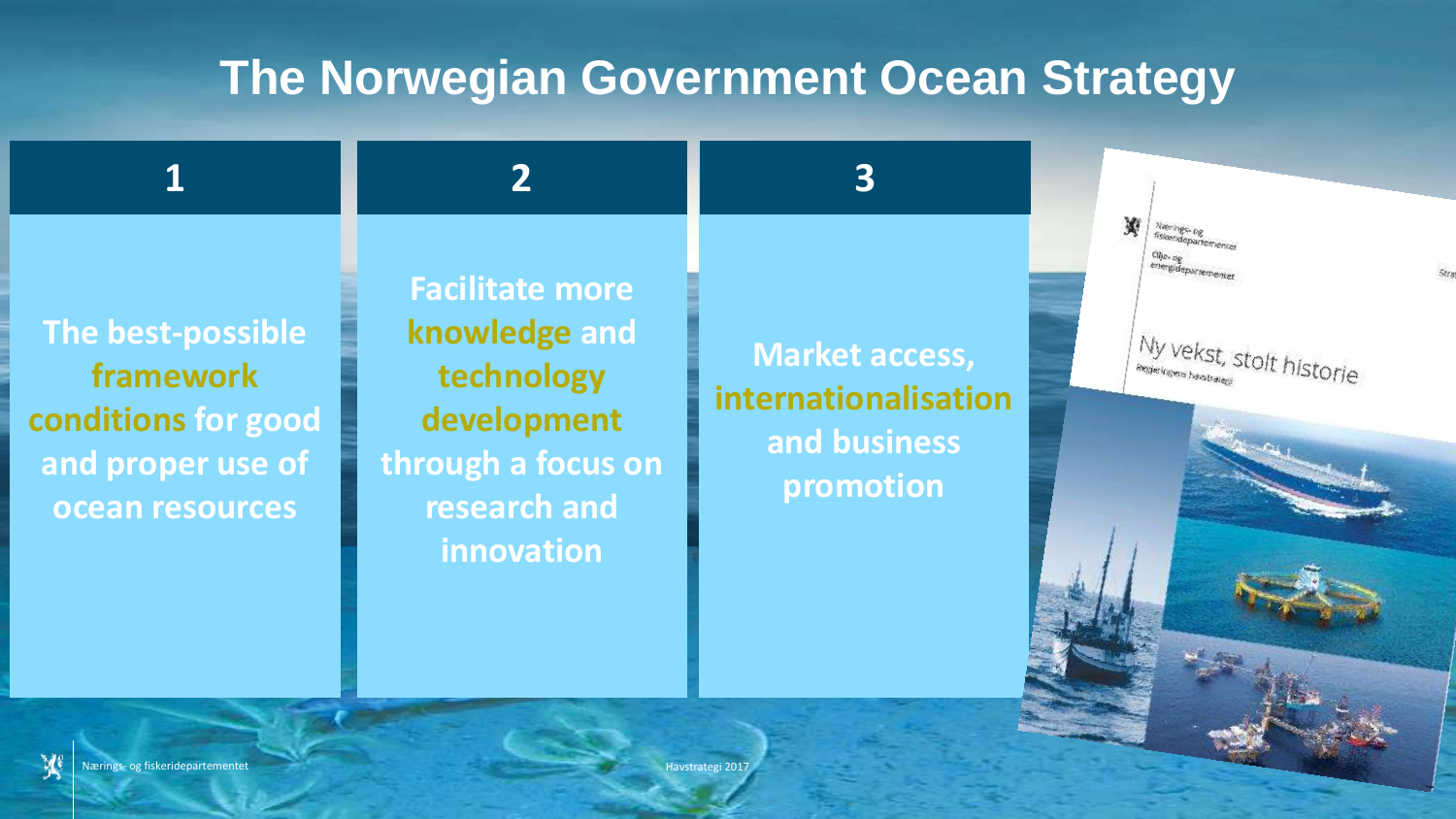#### **Sustainable use of the oceans a global priority**



Source: United Nations Department of Economic and Social Affairs.<br>Population Division: World Population Prospects: The 2015 Revision<br>Produced by: United Nations Department of Public Information





W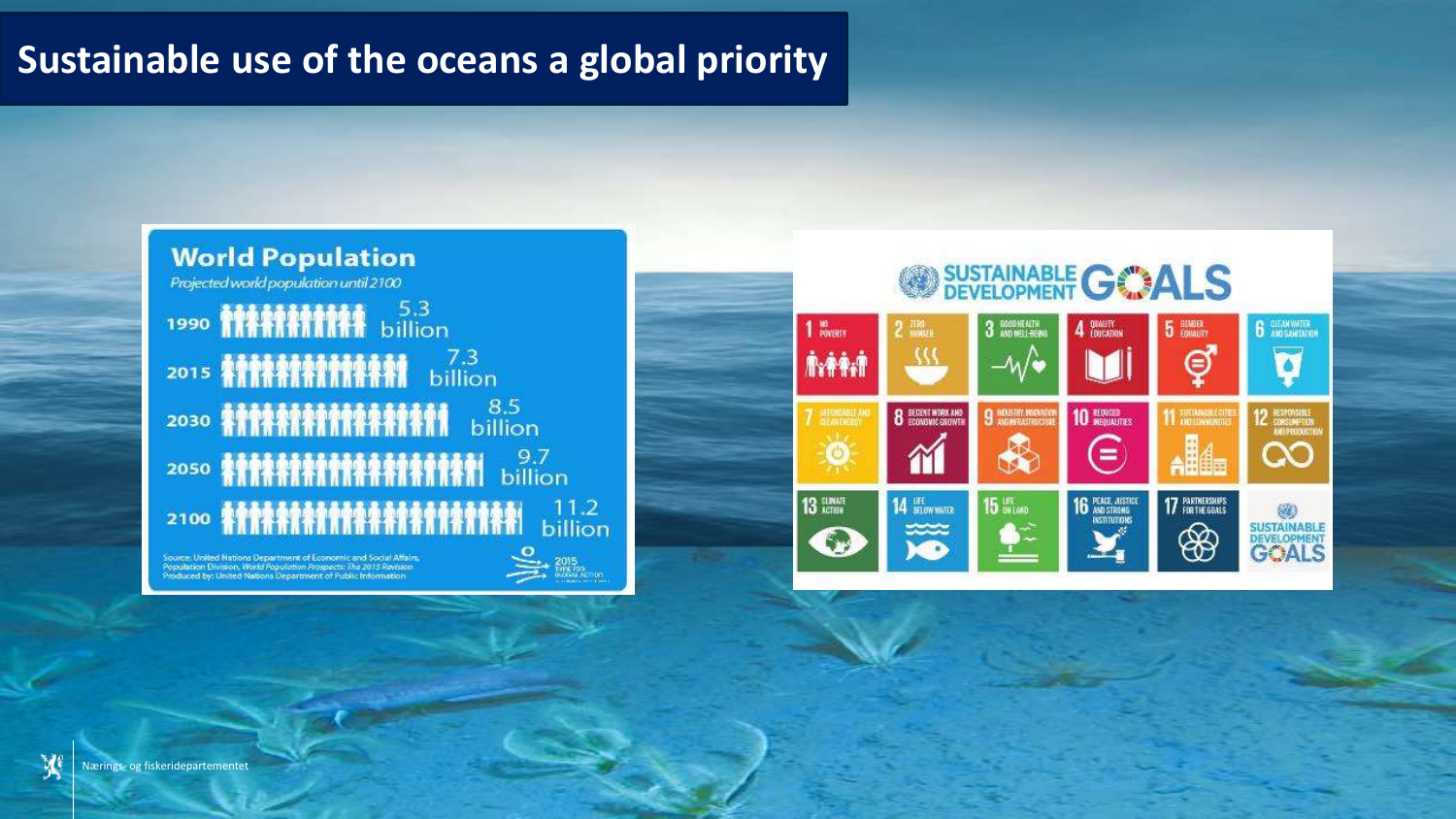

# **The Blue Economy and the Norwegian Ocean Strategy**